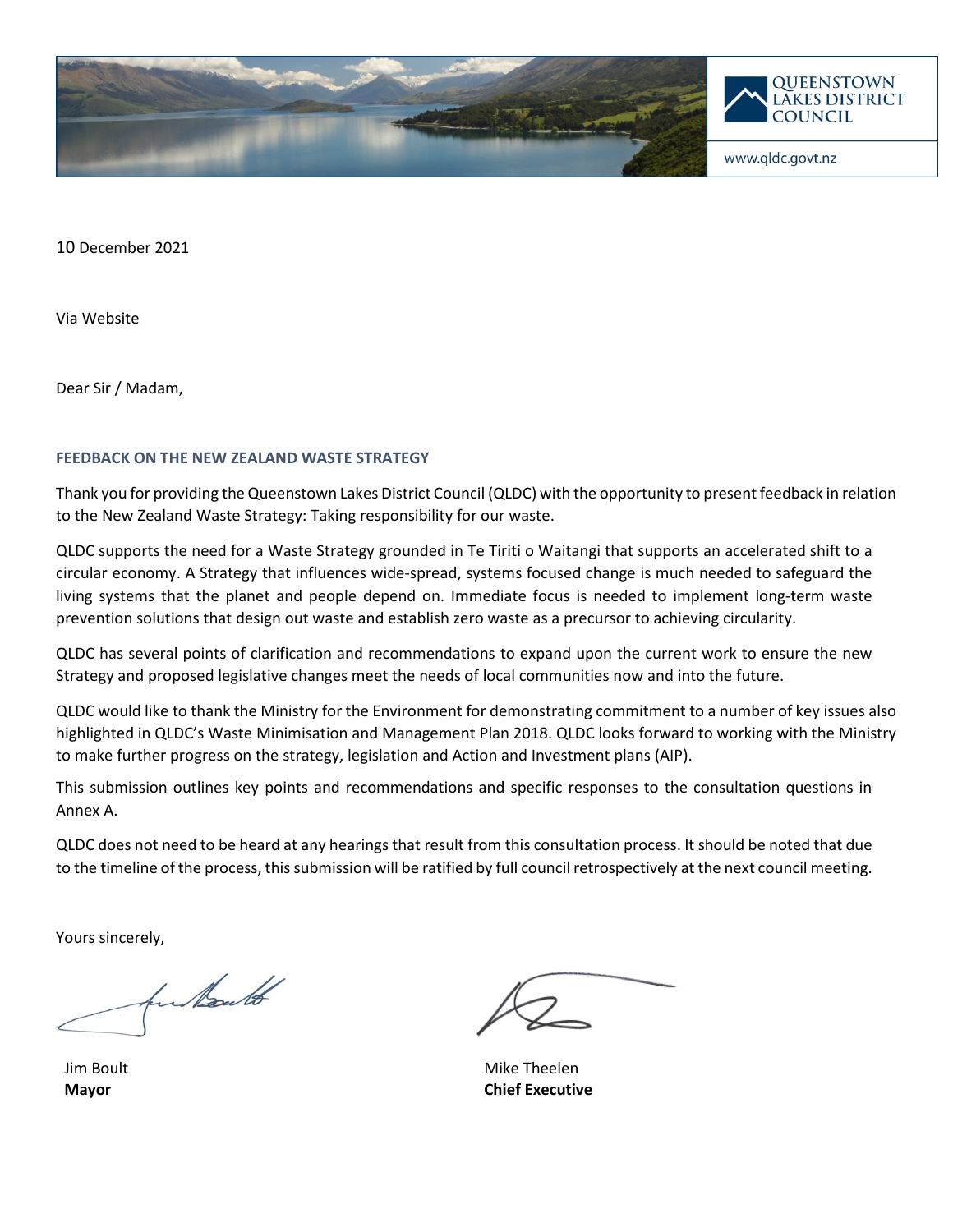#### **FEEDBACK ON THE NEW ZEALAND WASTE STRATEGY**

#### **1. CONTEXT**

- 1.1 The Queenstown Lakes District is world-renowned for its clean mountain air, stunning landscapes, and crystal-clear water. These elements form a large part of why this is such a popular place to live and why the district experiences such high visitor numbers.
- 1.2 With continued growth and the consumption of goods, services and building at an all-time high in the district, sustainable and effective minimisation, and management of the waste this creates is essential. The Queenstown Lakes District community has demonstrated that waste minimisation needs to remain a significant priority as part of the district's response to climate change.
- 1.3 Officers have responded to the questions in the consultation document attached as Annex A. Key points are outlined here further to the advice in Annex A.
- 1.4 Queenstown lakes District Council (QLDC) also strongly supports the content of the submissions made by the Zero Waste Network, Taituara and the WasteMINZ Territorial Authority Officers Forum.
- **2. ZERO WASTE, TE TIRITI O WAITANGI AND A FOCUS ON EQUITY WILL HIGHLIGHT THE ECONOMIC, SOCIAL, CULTURAL AND ENVIRONMENTAL WELLBEING CO-BENEFITS THAT ARE ACHIEVED FROM A TRANSITION TO A CIRCULAR ECONOMY.**
	- 2.1 QLDC recommends maintaining zero waste as part of the strategy's vision and principles. The zero-waste movement, thanks in part to clear and measurable goals, has been a gateway for the community to understand the wider story of resource depletion, consumption emissions, climate change, and biodiversity loss. Circular economy is a relatively new concept for most people, so inclusion of zero waste in the vision statement will help build a connection between reducing waste, reducing emissions, and creating a circular economy.
	- 2.2 QLDC's current Waste Minimisation and Management Plan (WMMP) has the goal of moving towards 'zero waste and a sustainable district'. Council and community partner Wanaka Wastebusters has collaborated and communicated under the banner of zero waste to help the community realise the impact of behaviour choices for over 20 years.
	- 2.3 The waste hierarchy in the Strategy needs greater definition with actions against each tier to map where the investment and effort is targeted. The distribution of levers, tools, policies etc. need to ensure efforts are concentrated at the top of the hierarchy. There is a disconnect between the vision and principles and the remainder of the strategy. The vision and principles are very ambitious, but the Strategy focuses on the lower end of the waste hierarchy rather than the top end. Explicitly addressing over-consumption and consumer behaviour with actions and targets will help redress this imbalance. The Government must be prepared to address advertising and import legislation. It must also be prepared to review trade agreements if they prevent the designing out of waste, pollution, emissions, and unnecessary use of materials.
	- 2.4 The Waste Strategy and Waste Minimisation Act review should be grounded in Te Tiriti o Waitangi and represent the responsibilities, rights, and obligations of all parties to Te Tiriti. Further developments of the plan, for example, action investment planning should include iwi/Māori as partners in order to give effect to Te Tiriti o Waitangi. A strategy aligned with Te Ao Māori will help identify benefits and opportunities across the whole system.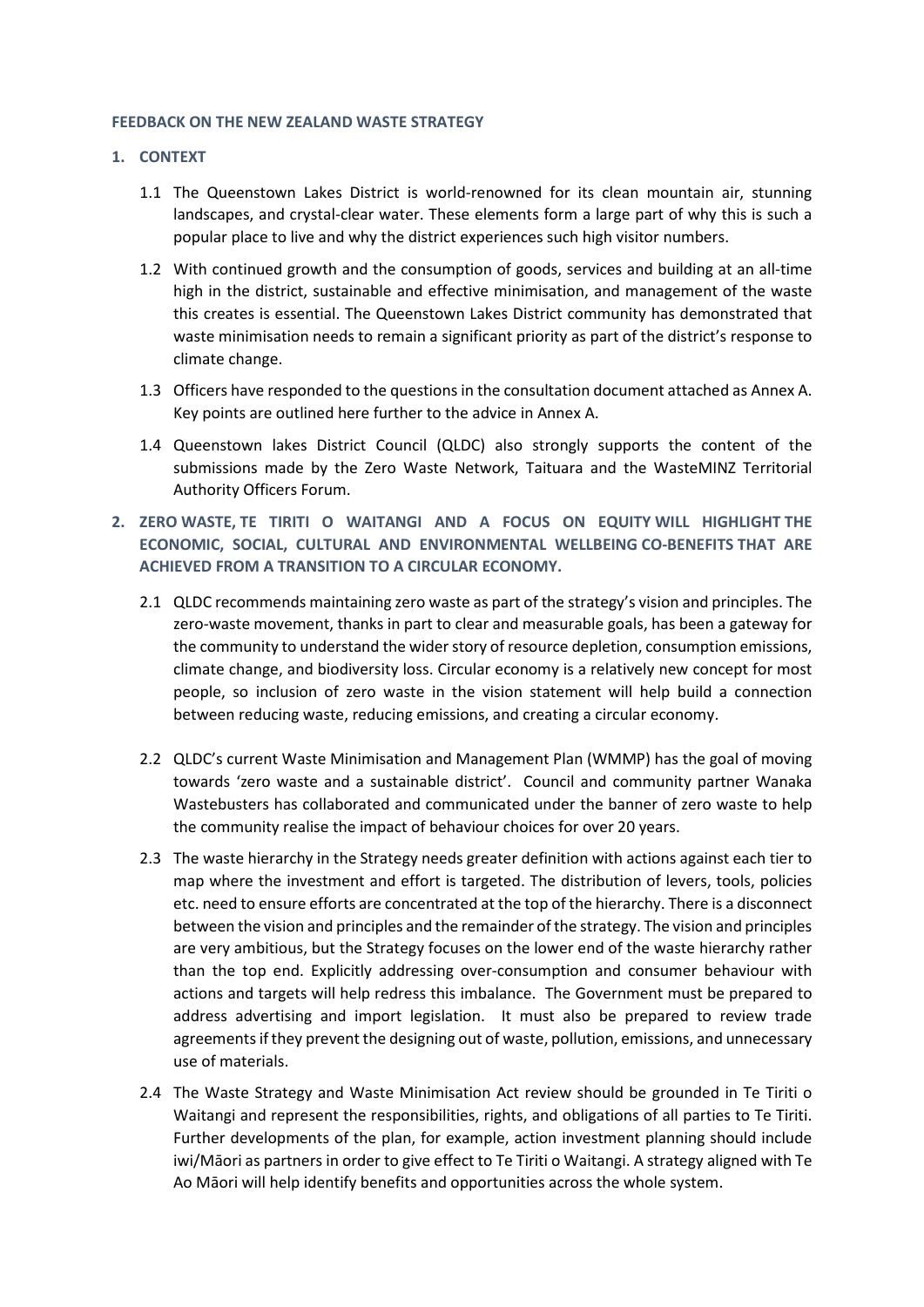- 2.5 The strategy needs to include a focus on equitable access to learning, infrastructure, and services across rural and urban areas. Areas with problems such as distance from market, low ratepayer base, constrained funding, or high visitor numbers such as  $QLDC<sup>1</sup>$  $QLDC<sup>1</sup>$  $QLDC<sup>1</sup>$ , will require increased support.
- *2.6* The strategy should address the issue of primary and secondary microplastics. Microplastic pollution is a waste issue that can only be dealt with at the point of product design. The Government should consider how it can use import and land use legislation to prevent the creation of products that readily shed microplastics. It is recommended that the Panel considers the Royal Society's Report "*Plastics in the Environment – Te Ao Hurihuri – The Changing World"[2](#page-2-1)*
- **3. SIGNIFICANT INVESTMENT IS REQUIRED IN MASSIVE-SCALE BEHAVIOUR CHANGE AND SYSTEMS THINKING** 
	- 3.1 QLDC supports the proposal to develop a waste-focused behaviour change fund as recommended in the Emissions Reduction Plan.
	- 3.2 It is imperative that responsibility and regulatory interventions are spread more evenly across production supply chains, with more emphasis on requiring designers, businesses, and producers to take responsibility upstream to reduce the waste their products create, e.g., through the redesign of products and business models. The design out of waste through regulated policy and mandatory accreditation schemes will support rapid behaviour change from designers and producers right through to consumers.
	- 3.3 A focus on full system change is needed to effect behavioural change and government leadership will be central to success. Support for behaviour change should be deep, ambitious, and far-reaching. It is vital that the Government does not underestimate the investment required in this space. It is critical that investment in behavioural change capacitybuilding has significant reach including public sector, businesses, and producers, who, through their actions, can change the behaviour of visitors and citizens. This could include identifying commitments needed by the public sector in adopting zero waste, circular economy, and social procurement as its approach to supply of goods and services. This would support identifying the co-benefits so that they can be aligned with strategic goals (outside of direct waste outcomes), further enabling outcome driven contracts.
	- 3.4 Investment should prioritise innovative and leading organisations such as Para Kore, Zero Waste Network, Enviroschools or NZ Food Waste Champions 12.3 as examples to extend the reach of existing behaviour change programmes.
	- 3.5 Formal education and training in trade skills and academic environments need to adopt circular economy, zero waste thinking into their curricula. Training pathways for the trades, engineers, planners, hospitality workers and health care for example, should include zero waste and circular economy concepts as part of their programmes. Immediate attention must be applied to this approach to support a shift towards full systemic change.

<span id="page-2-0"></span><sup>1</sup> https://www.qldc.govt.nz/community/population-and-demand

<span id="page-2-1"></span><sup>&</sup>lt;sup>2</sup> Plastics in the Environment, Royal Society https://www.royalsociety.org.nz/what-we-do/our-expertadvice/all-expert-advice-papers/plastics-in-the-environment-evidence-summary/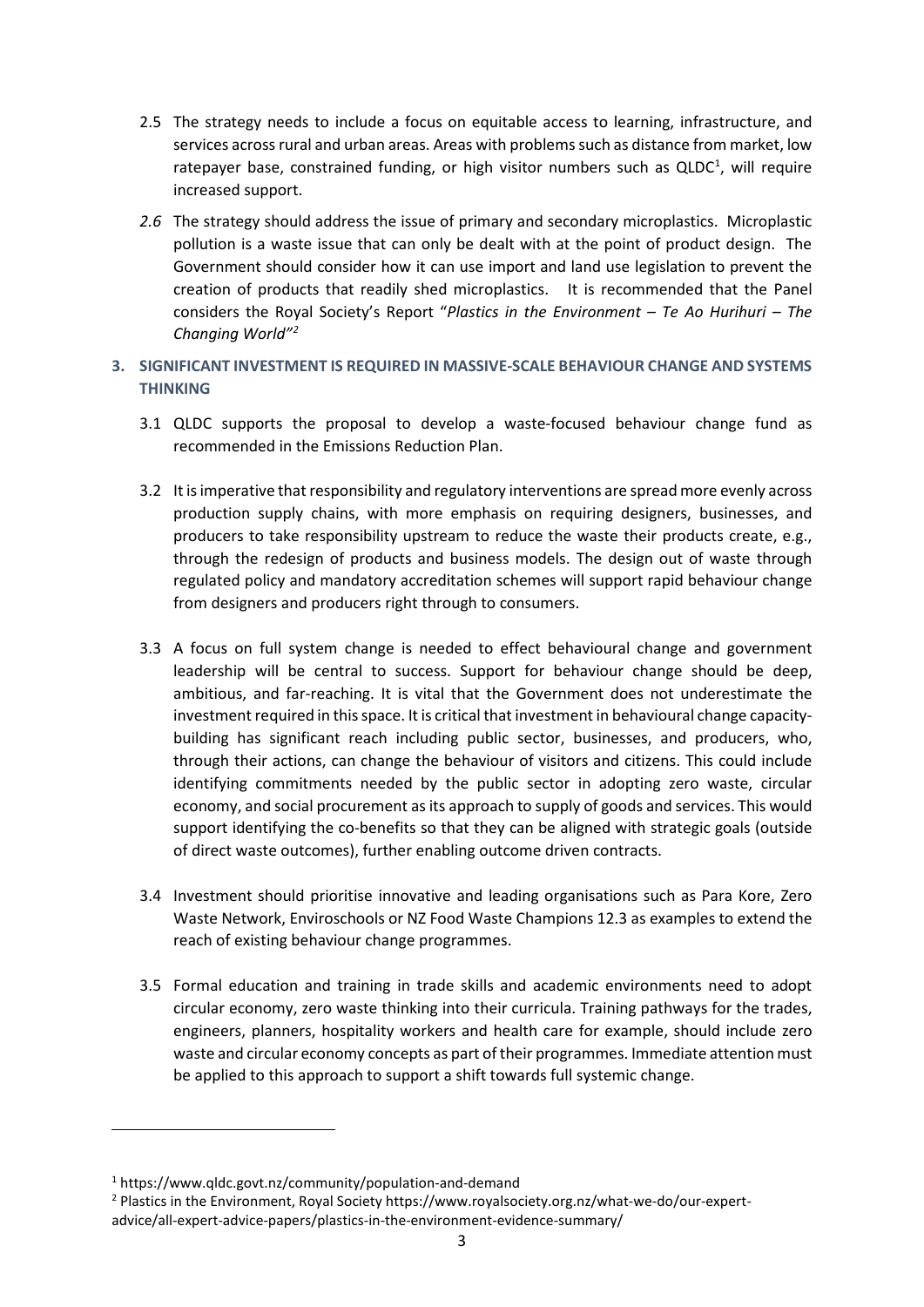#### **4. WHOLE-OF-GOVERNMENT APPROACH**

- 4.1 Joining things up and identifying the accountabilities will help build the circular economy and should be explicitly included within the Strategy. There is limited information in the Strategy on who is responsible for future programmes, policy development or accountability. QLDC recommends that the relationship between and responsibilities of this Strategy and other plans such as the Emissions Reduction Plan, the Infrastructure Strategy, the Building Act, and the Plastics Action Plan is made clear and accountable.
- 4.2 QLDC strongly supports greater collaboration with the Social Enterprise Sector to amplify the circular economy movement. The Impact Initiative project led by the Department of Internal Affairs and Ākina identified the role social enterprise can play in solving government, business, and community challenges. Fifteen key recommendations were identified in the final report<sup>[3](#page-3-0)</sup>. QLDC supports the recommendations as significant enablers to achieve a circular economy and provide solutions to these complex and connected challenges.
- 4.3 There is opportunity across the Resource Management Reform process to develop national environmental standards for landfill management and monitoring. In addition, there is a significant reform programme planned for Local Government. The Strategy and legislation should ensure there is enough flexibility to respond to any changes that may come about as a result of the Future for Local Government review to improve the wellbeing of New Zealand communities and the environment, and actively embody the Treaty partnership.
- 4.4 Local Authorities play a significant role in the provision of services and infrastructure for waste management and minimisation. It would be helpful if the Strategy could more clearly identify the responsibilities and expectations for Local Government.
- 4.5 The suggestion that a stand-alone Crown entity be created to support the scale and breadth of future activity and need for sustained long-term focus is strongly supported. QLDC recommends that the new legislation clearly sets out who is responsible for each function under a new regulatory framework. The establishment of a stand-alone entity dedicated to zero waste and the circular economy with responsibilities to co-ordinate, support, fund and collaborate will help fast track progress towards the Strategy's goals.

<span id="page-3-0"></span><sup>3</sup> https://www.theimpactinitiative.org.nz/publications/roadmap-for-impact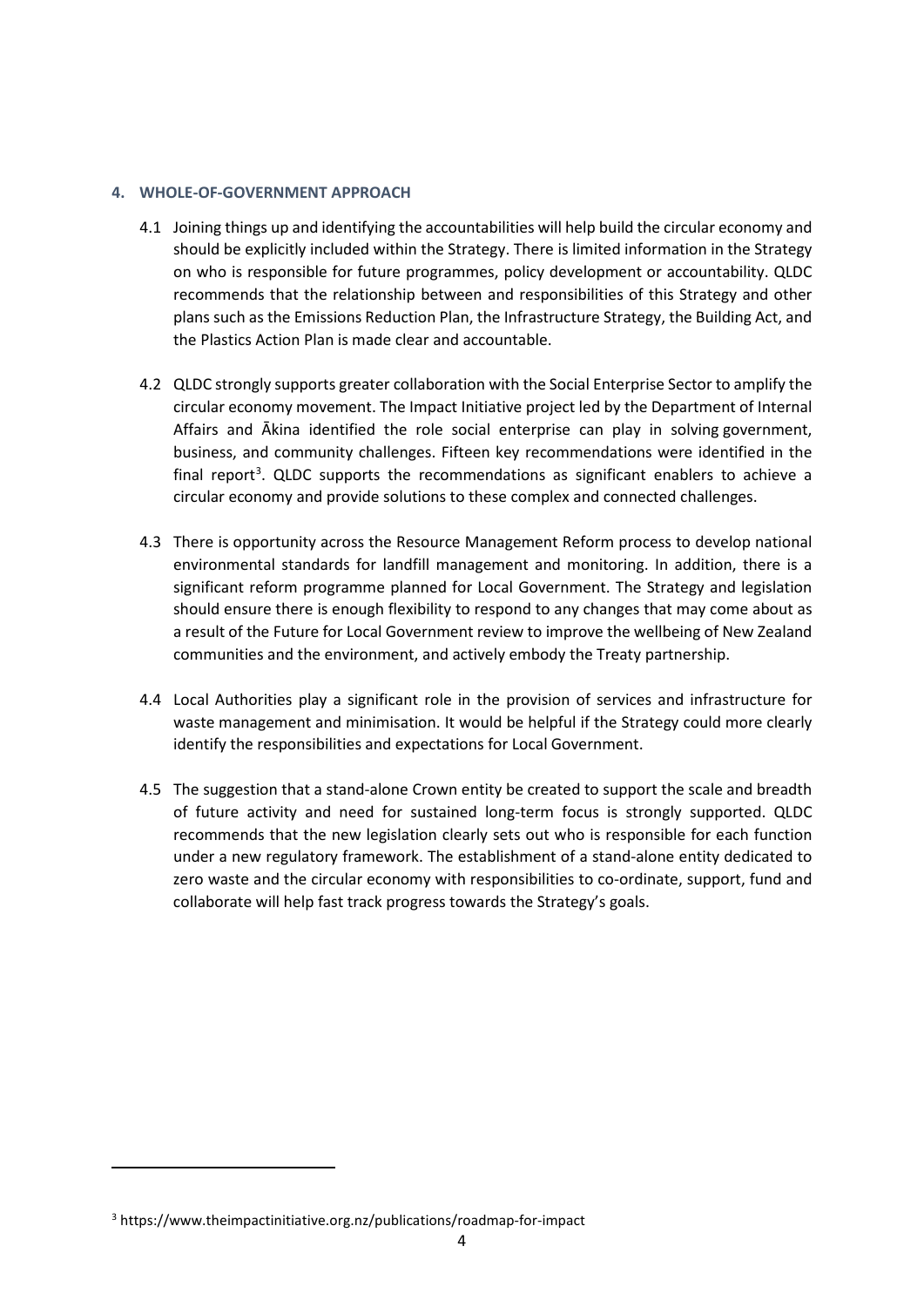#### **ANNEX A: NZ WASTE STRATEGY SUBMISSION**

#### **1. Do you think changes are needed in how Aotearoa New Zealand manages its waste?**

*Yes, we need rapid transformation, not only in how we think about and manage waste, but also through embedding a legislative architecture for zero waste and the circular economy that upholds a holistic, te Tiriti-based approach.* 

#### **2. Do you support tackling our waste problems by moving towards a circular economy?**

*Yes, alongside the circular economy approach we need to incorporate zero waste principles and a te Tiriti based framework so that we tackle issues from a holistic perspective that supports all wellbeing outcomes. The strategy and supporting work programmes must ensure a circular economy approach is comprehensive and prevents manufacturers from cherry picking profitable material streams and leaving problematic materials to Councils and community groups. The focus needs to be on implementing long-term waste prevention solutions that design out waste with zero waste as a precursor to achieving circularity.* 

#### **3. Do you support the proposed vision?**

*The draft strategy has been developed for the past, present, and future people and ecosystems of Aotearoa and as such the vision should reflect the commitment to a te ao Māori approach. The vision and principles have a duty to include zero waste and reflect the significant commitment and progress that community members, Councils, businesses, and organisations have made towards zero waste as a set of values. As well as zero waste the vision and principles should demonstrate a commitment to low-emission solutions, and the expected cobenefits of achieving these outcomes. Aiming for waste reduction outcomes that maximise cobenefits, for example, wellbeing, social justice, job creation, resilience, human health, and equity, should be a driving purpose of the legislation.*

#### **4. Do you support the six core principles, or would you make changes?**

*The principles should reference zero waste and the co-benefits of working towards zero waste including social wellbeing outcomes such as: public health, food resilience, biodiversity, job creation and social impact. These wider outcomes are understood and consequently fostered, when a holistic, te ao Māori systems thinking approach is applied to the problem.* 

*We support Principle 1 but would suggest rewording bullet point one as follows "Operate as far up the waste hierarchy as possible. Cut out waste, pollution, primary microplastics, products that readily shed microplastics, and unnecessary use at the source, as products are designed and produced.*

*Principle 3 should include "protect" as well as "regenerate" natural systems. Principle 3 should include a bullet point statement to "Avoid creating or importing products that contain primary microplastics or that readily shed secondary microplastics". Principle 5 should reference te ao Māori as an inherent holistic system thinking approach.* 

# **5. Do you support the proposed approach of three broad stages between now and 2050, and the suggested timing and priorities for what to focus on at each stage?**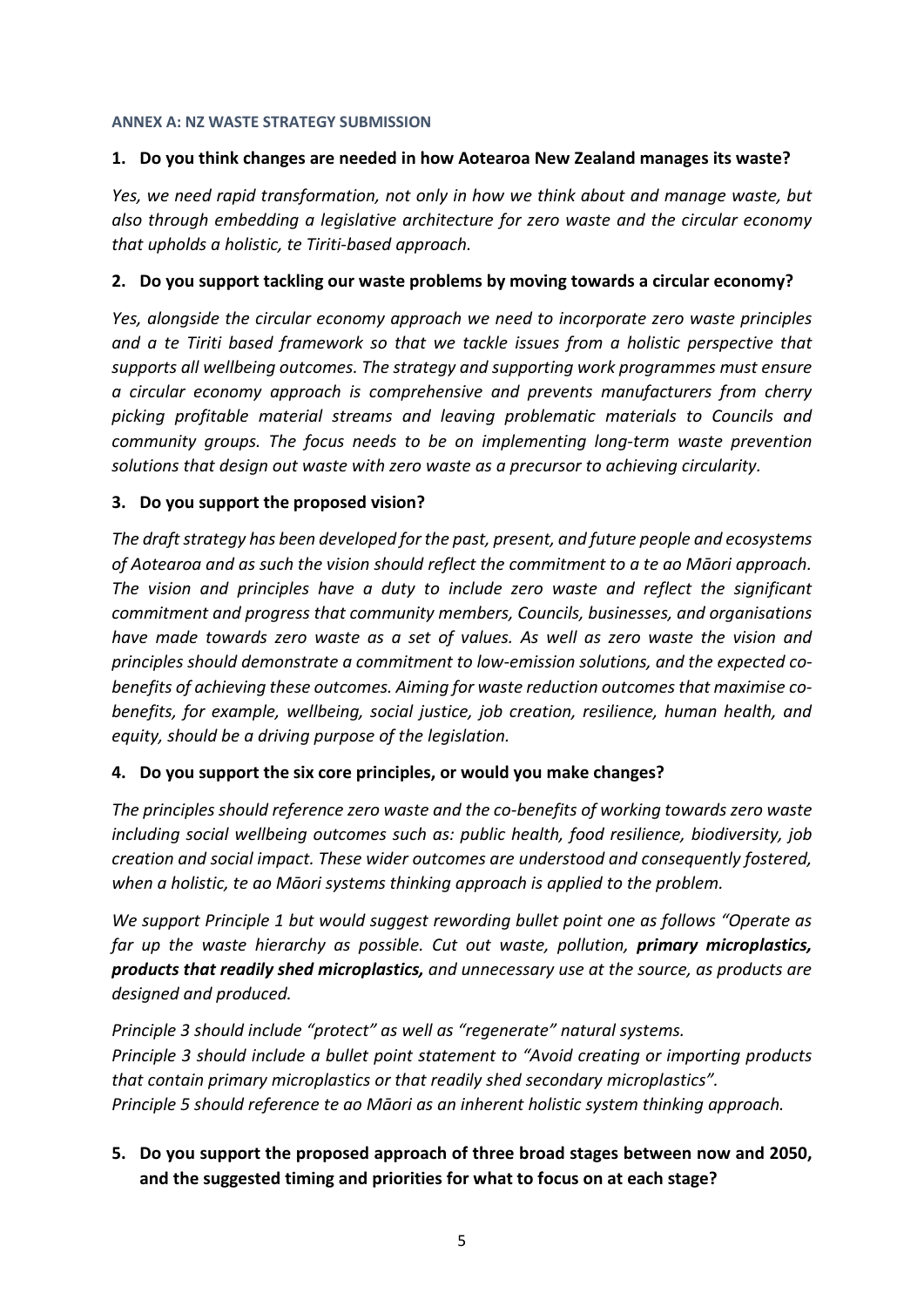*No. The proposed stages need to be implemented at a greater rate of urgency. To support a more rapid approach the establishment of a stand-alone Crown entity dedicated to zero waste and a circular economy must be put together as a priority to research, coordinate and lead the investments and actions.* 

## **6. Looking at the priorities and suggested headline actions for stage one, which do you think are the most important?**

*Diversion of organic material from landfill to beneficial use should be a priority. Not only to reduce waste and emissions but for the additional social, health, environmental and economic benefits derived from beneficial reuse of organics. Quality soil to grow food is crucial and can be used from small scale community food growing initiatives through to large scale agriculture practices in our primary sector.* 

*Investment in services and infrastructure must be considered wider than household generated food scraps and garden waste and must include solutions for animal manure, forestry biomass, biosolids and timber.* 

*The development of a hierarchy of organic waste management and a comprehensive framework for reduction of and beneficial reuse of organic wastes is much needed.* 

*Linking the organic materials sector more clearly with the agricultural sector and incentivising a shift to regenerative farming practices should be included in the organics action and investment planning.* 

*With the key objectives of reducing landfill emissions and benefitting local soils, QLDC's WMMP has prioritised organics diversion from landfill as its next key action. The council are undertaking an options analysis to divert organic materials from landfill. Assessing the market demand from the horticulture, viticulture and agriculture sector for quality soil amendments has been challenging to undertake. It would be beneficial to have support from central government agencies in leading these conversations and driving markets for organic outputs. Collaboration across the region to provide shared facilities to process organics material and maximise benefits is underway with an Otago Mayoral Forum lead project.* 

*Construction and Demolition waste should also be addressed as a priority. The Building for Climate Change programme, Building Act 2004 and Resource Management Act need to include the environmental regulatory tools and controls to greatly reduce construction and demolition waste.* 

*Recent composition analysis of Queenstown Lakes District waste to landfill has identified organic material as the largest component, comprising 25.6% of the total by weight. Timber was the second largest component, comprising 24.3% of the total weight. Rubble was the third largest component, comprising 13.0% of the total weight. Targeted financial support for solutions that address these materials could reduce waste in the Queenstown Lakes by over 50%.*

#### **7. What else should we be doing in stage one?**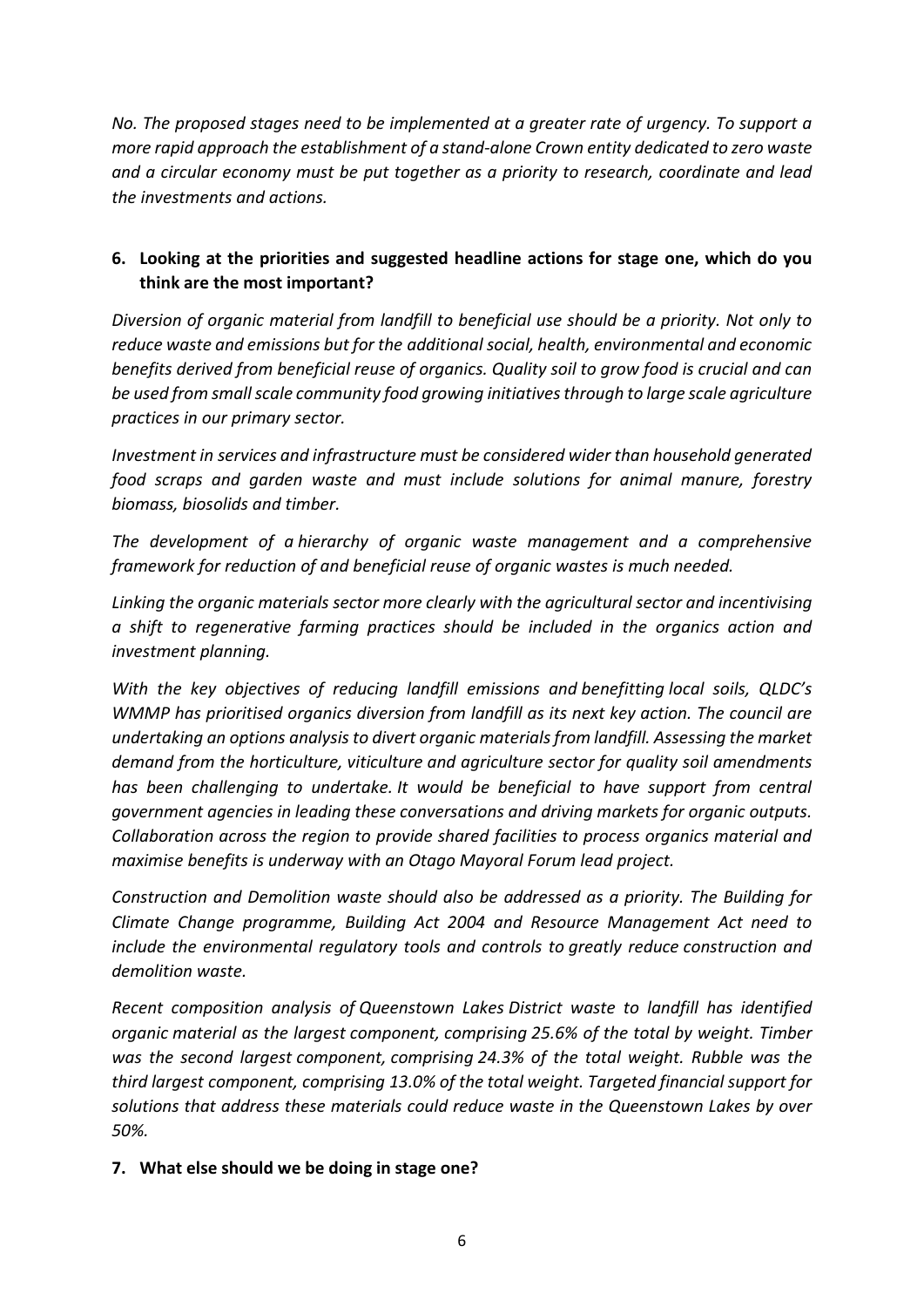*The roles and responsibilities across Government need urgent attention to ensure rapid progress. New Zealand needs a stand-alone, independent agency dedicated to circular economy, resource efficiency and zero waste to fast track progress. Establishing a new agency will give Aotearoa a fresh, more holistic, and connected approach to achieve the QLDC vision and will also provide an opportunity to build an agency with a Te Tiriti-compliant governance structure from the get-go. There is such a large volume of work that cannot be implemented by the Ministry team alone. The establishment of an agency to lead some of the functions independent of the Ministry is a successful model overseas for example WRAP in the UK and Zero Waste Scotland.* 

*The agency's board must contain a broad base of skills and expertise that are well aligned with the Principles to ensure a holistic and connected approach to waste minimisation and management.*

*QLDC supports mechanisms to fast-track progress towards zero waste and a circular economy and suggests that the independent agency model be established as a priority.* 

*Stage one should also include the introduction of standard product labelling such as the Australasian Recycling Label (ARL) scheme and regulate producers for greater transparency of environmental impacts by providing information on products.* 

#### **8. What are the barriers or roadblocks to achieving the stage one actions, and how can we address them?**

*Establishing an independent entity to coordinate the players and act as a one stop shop would help reduce some of the inefficiencies currently experienced. QLDC have relied on numerous NGOs including WasteMINZ and the Zero Waste Network to access research, learning and promotional resources, network opportunities and guidelines for example.* 

*Political cycles disrupt and can weaken progress towards strategic goals. Establishing an independent body would help reduce any deviation from course.* 

*To achieve a circular economy, a cross government department approach will be required. MBIE and MfE will need to work more closely to address the system as a whole instead of MBIE focussing on throughput of materials via exports and imports and MfE focussing on the fallout of these materials as waste or recycling.* 

*Trade and import agreements must ensure environmental harm will not come of product use. Products identified as creating harm to the environment where alternatives are available should be phased out. Bans on materials such as plastic bags have been successful in not only reducing harm but also inciting change for better outcomes across wider environmental issues.* 

*There is significant infrastructure shortfall across the recovery sector. The Action and Investment planning process must include a collaborative approach to work with Councils in providing equitable access to infrastructure services such as organics processing, modern MRF systems and resource recovery facilities.* 

*A lack of recognition of the important role of the community and social enterprise sector has stifled progress. These organisations often operate on the smell of an oily rag with no certainty*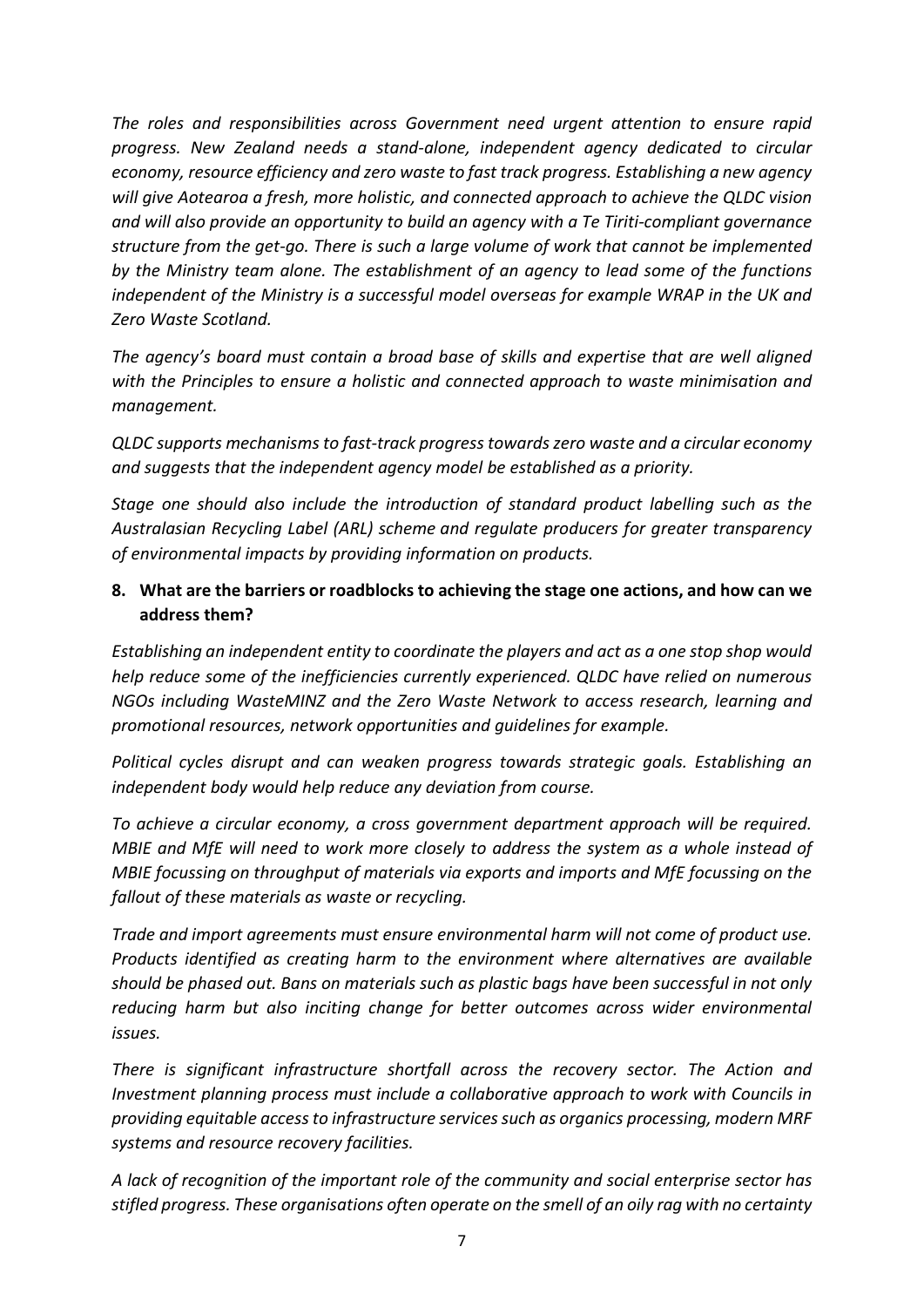*of funding. Barriers should be removed so that greater trust and investment in solutions provided by community for community are rapidly enabled.* 

*New Zealand must urgently work towards bolder use of existing regulatory tools and economic instruments such as the mandatory product stewardship regulatory approach.* 

## **9. Do the strategic targets listed in Table 1 focus on the right areas?**

*QLDC supports strong targets not just for households but also for the commercial sector.* 

*Additional targets should be developed for phase one that are not dependent on baseline data. For example: number of product stewardship schemes adopted, number of reuse systems established, recycled content and reuse of materials. This will ensure greater progress and innovation in the first phase.* 

#### **10. Where in the suggested ranges do you think each target should sit, to strike a good balance between ambition and achievability?**

*QLDC supports highly ambitious targets to move towards zero waste.* 

## **11. Do you think new legislation should require the government to have a waste strategy and periodically update it?**

*Yes. We support a statutory requirement to co-develop a waste strategy and respective Action and Investment Plans (AIP) on a periodical basis. The Strategy and AIP framework should be developed collaboratively by the Crown and Māori, with Local Government, Industry and NGO representatives engaged through targeted consultation in the early stages.*

## **12. How often should a strategy be reviewed?**

*During the first ten-year period the strategy needs to be reviewed every five years. This timeframe could be increased if we see progress and greater stability in the solutions being effective. The Action and Investment Plans (AIP) should be developed every two to three years and have enough flexibility in their framework design to respond to the evolving waste space.* 

# **13. How strongly should the strategy (and supporting Action and Investment plans) influence local authority plans and actions?**

*The strategy should influence but not control local authority plans and actions to ensure locally appropriate solutions and community engagement and influence occur. Local Government should have the flexibility to work with their community to respond to local issues and opportunities within the framework of strong national direction. There is significant disparity across New Zealand in infrastructure and services not as a result of aspiration but as a result of disparity in funding and resources which is then exacerbated by the tyranny of distance and economies of scale.* 

*QLDC fully supports an approach that will lead to greater consistency of services and infrastructure across the country. There will be the reality of some small, rural, and or remote communities where it is not realistic to provide the same level of service as a more densely*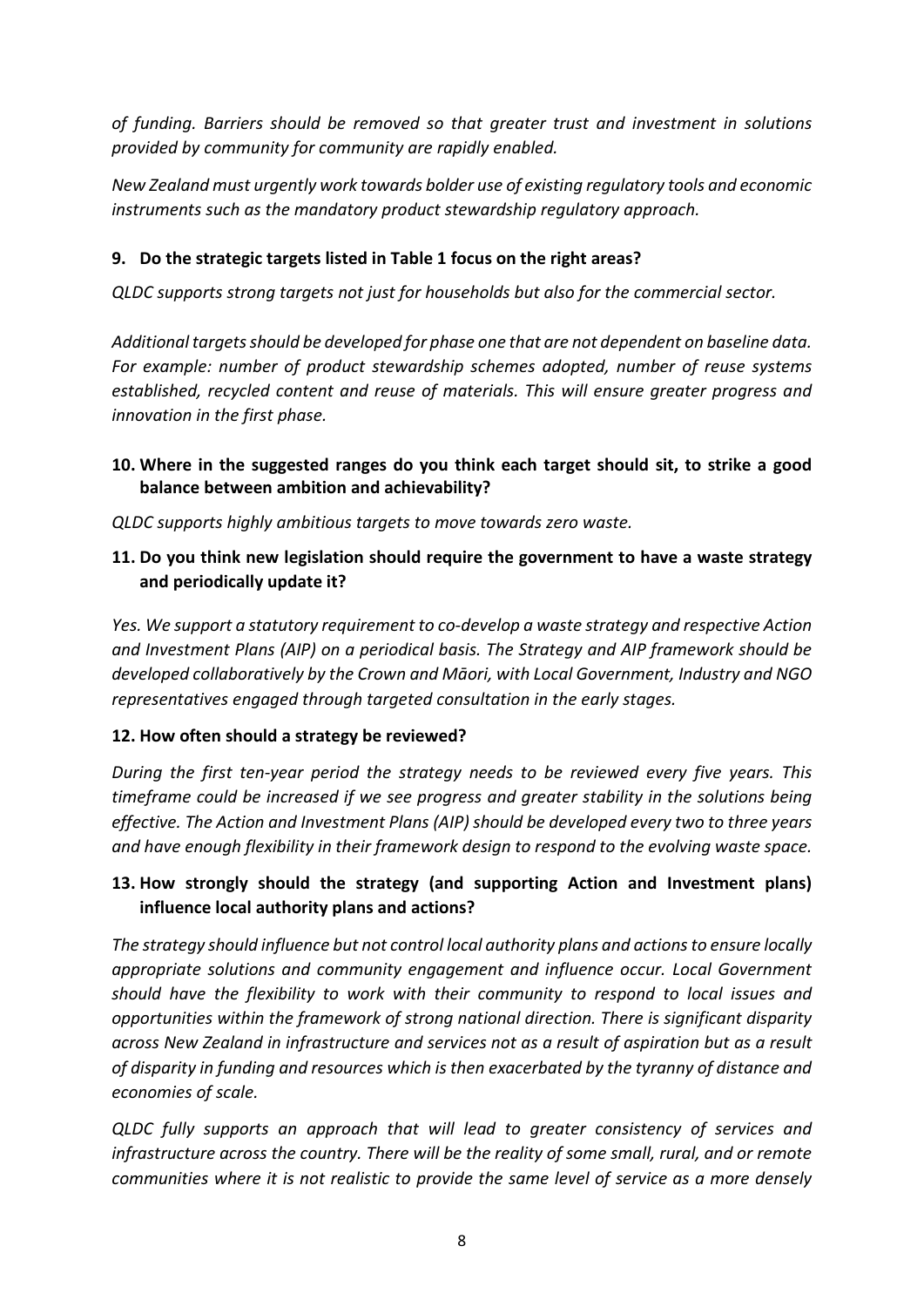*populated area. Alternative solutions should be supported for local solutions for these communities.* 

*Having a national strategy and an action and planning investment process should not replace or justify removing Waste Management and Minimisation Plans. Local authorities should retain place-based documents (Waste Minimisation and Management Plan), plans and actions, which are tailored for their own communities.*

**14. What public reporting on waste by central and local government would you like to see?** *Reporting measures demonstrating progress across all the principles of the strategy need to be developed. This would mean greater accountability towards action and investment higher up the waste hierarchy. Reporting should not be left to government agencies alone but should include all waste generators. Without this information, NZ will not move towards a circular economy.* 

*A centrally managed portal must be established to remove the inefficient administration burden currently experienced by Councils. For example, the majority of materials are handled as waste and recycling by a very small number of companies. These operators need to be licensed and regulated to provide data to the central agency.* 

*Measurements of activity and impact across all the different levels of the waste hierarchy should be adopted and shared widely so that progress at the top of the hierarchy can be monitored. Focusing on just recycling and landfill data doesn't encourage innovation or greater levels of activity at the top of the hierarchy.* 

*Reporting on the use of levy revenue across the different levels of the waste hierarchy and the impact achieved will help support actions at the top of the hierarchy.* 

## **15. Do you agree with the suggested functions for central government agencies?**

*Central government needs to provide the national strategic direction and action investment plans so that Councils, communities, and the business sector can plan and respond accordingly. The strategy and plans must be established by government with Māori to uphold Te Tiriti responsibilities.* 

*A whole of government approach needs to be fostered so that New Zealand's produce, services, infrastructure, and society can be recognised as leading on a national and international level.* 

#### **16. What central government agencies would you like to see carry out these functions?**

*New Zealand needs a clear framework identifying responsibilities and roles for reducing waste. As suggested in the draft Strategy, QLDC strongly supports a new independent entity dedicated to the circular economy, resource efficiency and zero waste to share some of the functions due to the breadth and scale of activity proposed. Establishing the agency will also provide an opportunity for a Te Tiriti compliant approach and should be funded from the waste disposal levy. The agency could coordinate with all entities working towards the Waste Strategy's goals including MBIE, the EPA and the MfE.*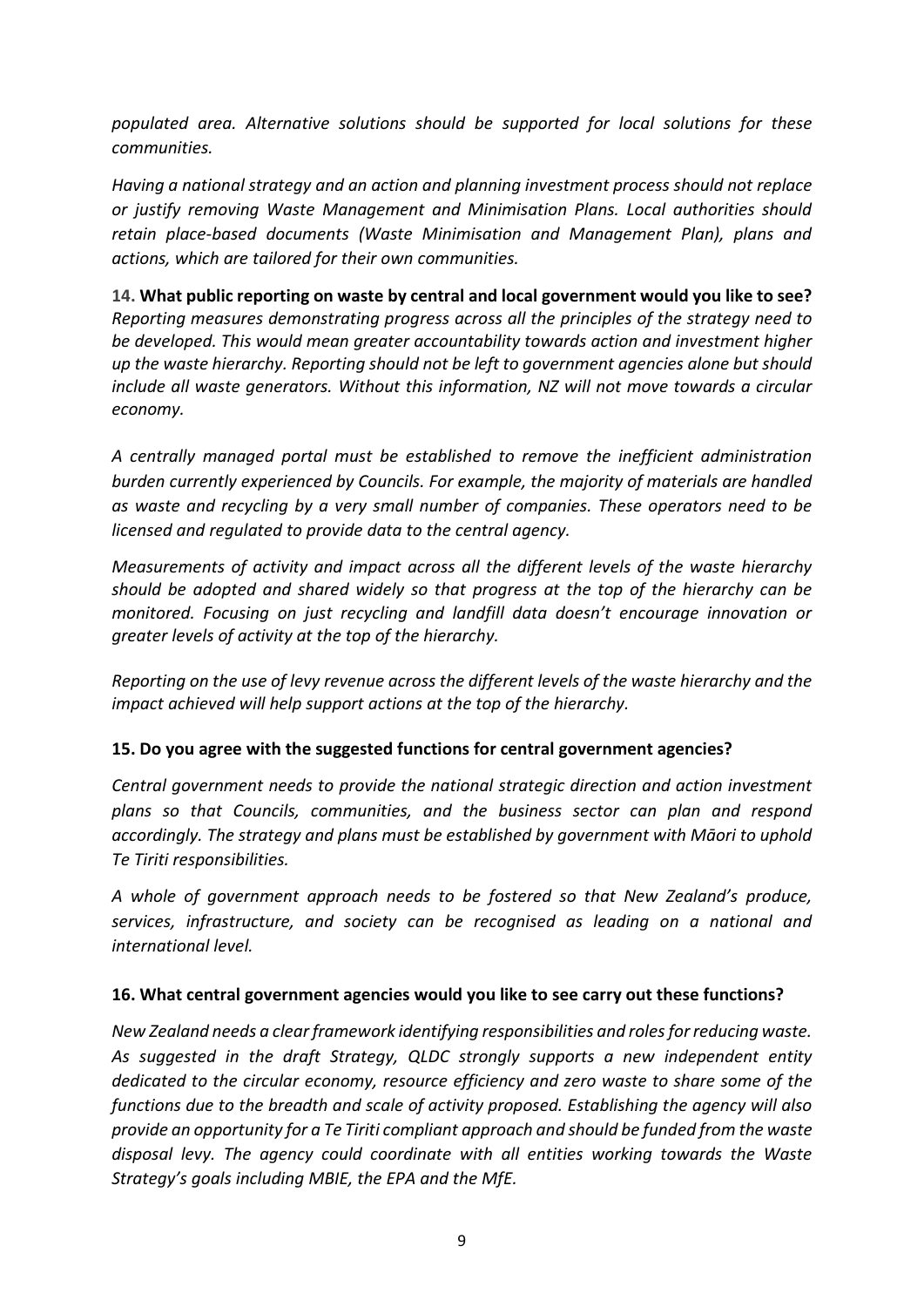*The Energy Efficiency and Conservation Authority and the Climate Change Commission are examples of similar organisation in other sectors. Funding should be ring fenced to ensure that learning and education programmes continue to be available as a long-term function of the agency.* 

#### **17. How should independent, expert advice on waste be provided to the government?**

*Independent expert advice should continue to be sought from an expanded Waste Advisory Board.*

## **18. How could the legislation provide for Māori participation in the new advice and decision-making systems for waste?**

*Māori should be a leading partner of the independent agency established to co-ordinate zero waste and circular economy activity. A Te Tiriti responsible and appropriate response would be to consult with iwi on how they would participate and contribute to the legislation.* 

**19. What are your views on local government roles in the waste system, in particular the balance between local and regional? Who should be responsible for planning, service delivery, regulatory activities like licensing, and enforcement of the different obligations created?**

*A regional approach to plan for and invest in services and infrastructure needs to be adopted. Under the framework of the AIPS, Regional Councils could support and coordinate the process with respective Local Councils.*

*The independent agency should have the statutory responsibility for operating the duty of care and licensing systems.* 

## **20. Do you see benefit in adapting the United Kingdom's duty-of-care model for Aotearoa New Zealand's waste legislation, supported by appropriate offences and penalties?**

*The duty of care approach should be more comprehensive than currently proposed and focus at the point of design of all products and services. The Duty of Care approach should be extended to include source separation of materials*. *We support a duty of care model that ensures anyone who produces, imports, keeps, stores, transports, treats, or disposes of waste must ensure that waste is managed properly alongside effective enforcement provisions and efforts to prevent the creation of waste. While the UK model may be applicable in New Zealand, it is important that any model adopted incorporates concepts and practices from mātauranga Māori so that the resulting output is that is distinctly designed for Aotearoa.*

## **21. Do you support strengthening obligations around litter by creating an individual 'duty of care' to dispose of waste appropriately?**

*The brands and businesses behind the most common littered items need to come into the duty of care approach so that our environment does not continue to be degraded by contaminants on land or entering waterways. Producers should be held fully responsible for the associated clean-up costs currently funded by Councils. The proposed approach however has focussed heavily on litter and illegal dumping already causing a nuisance in the environment when focus at the top of the waste hierarchy is of greater priority. The phasing out of products such as*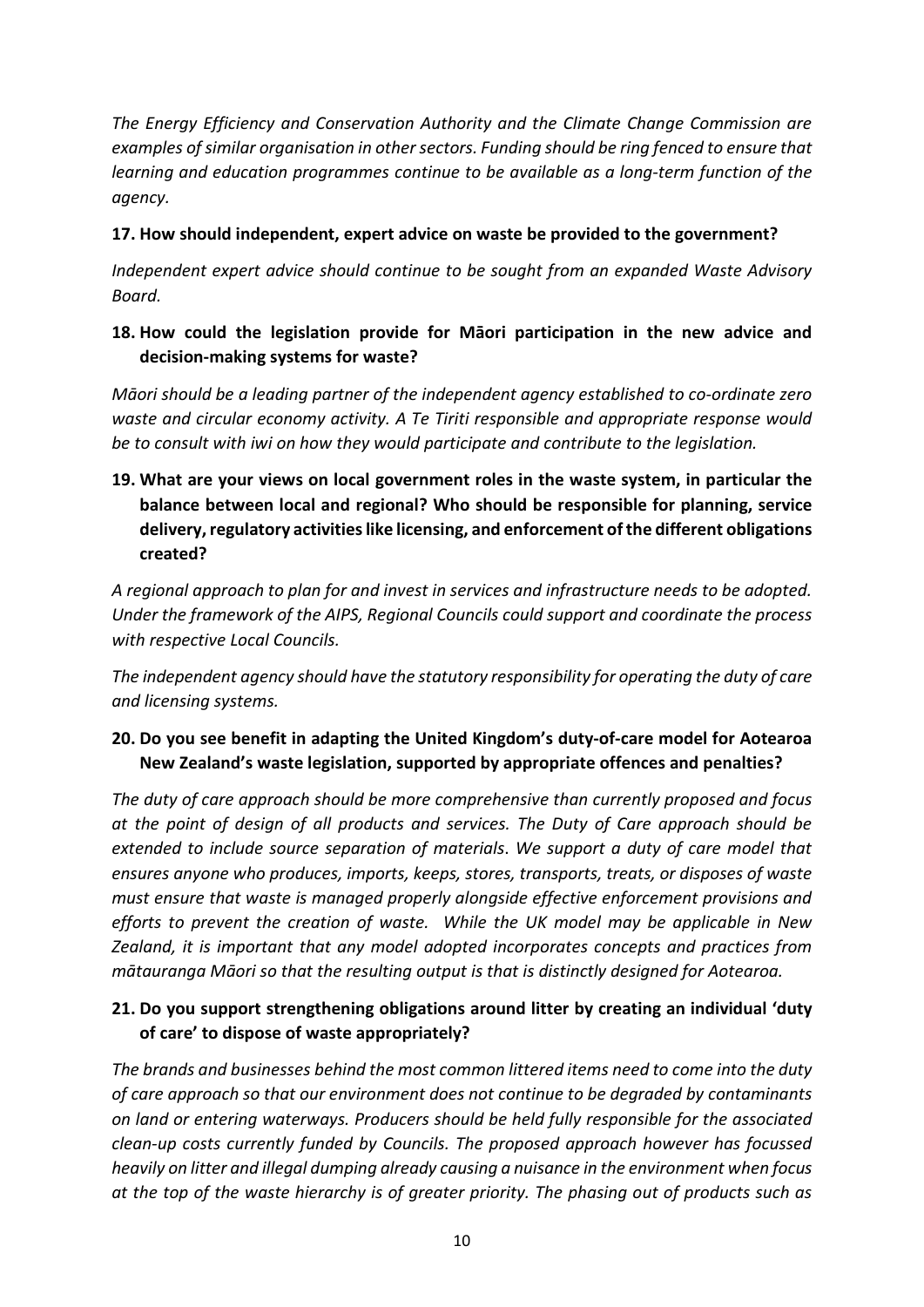*single use items that are often found in the environment should be progressed as a priority over litter compliance.*

*Positive behaviour change programmes with a te ao Māori focus, in association with a package of regulatory measures that focus on addressing waste reduction would be a more effective way to reduce litter than investing in enforcement. It is also important to address the* large proportion of litter found in the environment that has not resulted from individual *behaviour. For example, a large portion of marine plastics is made up from the commercial fishing industry and netting.* 

*The duty of care approach should be comprehensive enough to include those operating farm dumps. This would be a great start to bring unlicensed landfills into a managed environment with a view to phase out farm dumps.* 

#### **22. What else could we do so that litter is taken more seriously as a form of pollution?**

*Introduce mechanisms such as container return schemes or retailer/producer take-back schemes which can drastically reduce litter and enable the recovery of more products from public spaces.* 

#### **23. Do you support a nationwide licensing regime for the waste sector?**

*It is essential to establish new legislation for licencing systems for waste collection and disposal, resource recovery (including organics) and the recycling sector. A licensing system to obtain data is fundamental to establish the NZ circular economy both at local and national levels.* 

*Nationally consistent, legally binding regulation administered by the independent agency will help reduce repetition costs and ensure political cycles do not affect compliance. To ensure all services meet certain standards and data is available to establish the NZ circular economy a licensing system is fundamental.* 

## **24. Should the new legislation include a power to require a tracing system to be developed for some or all types of waste?**

*A tracing system for all materials is necessary for a duty of care approach and to enable a circular economy. Requiring a tracing system will improve data and enable mapping of material flows, which is crucial for the transition to a circular system.* 

## **25. What aspects of the proposals for regulating the waste sector could be extended to apply to hazardous waste?**

*QLDC supports extending regulation for hazardous waste through the new waste legislation, combined with the reform of the RMA, HSNO Act and Imports and Exports (Restrictions) Act. Hazardous wastes need to be handled through product stewardship schemes if the waste cannot be avoided. Tracing systems would ensure hazardous materials built within products are also tracked. Tracing should link to handling guidelines and regulations including MSDS sheets.*

*QLDC supports new rules for import and export of climate change inducing gases such as HFCs. QLDC supports the phase out of these gases over the coming years. Products in containing*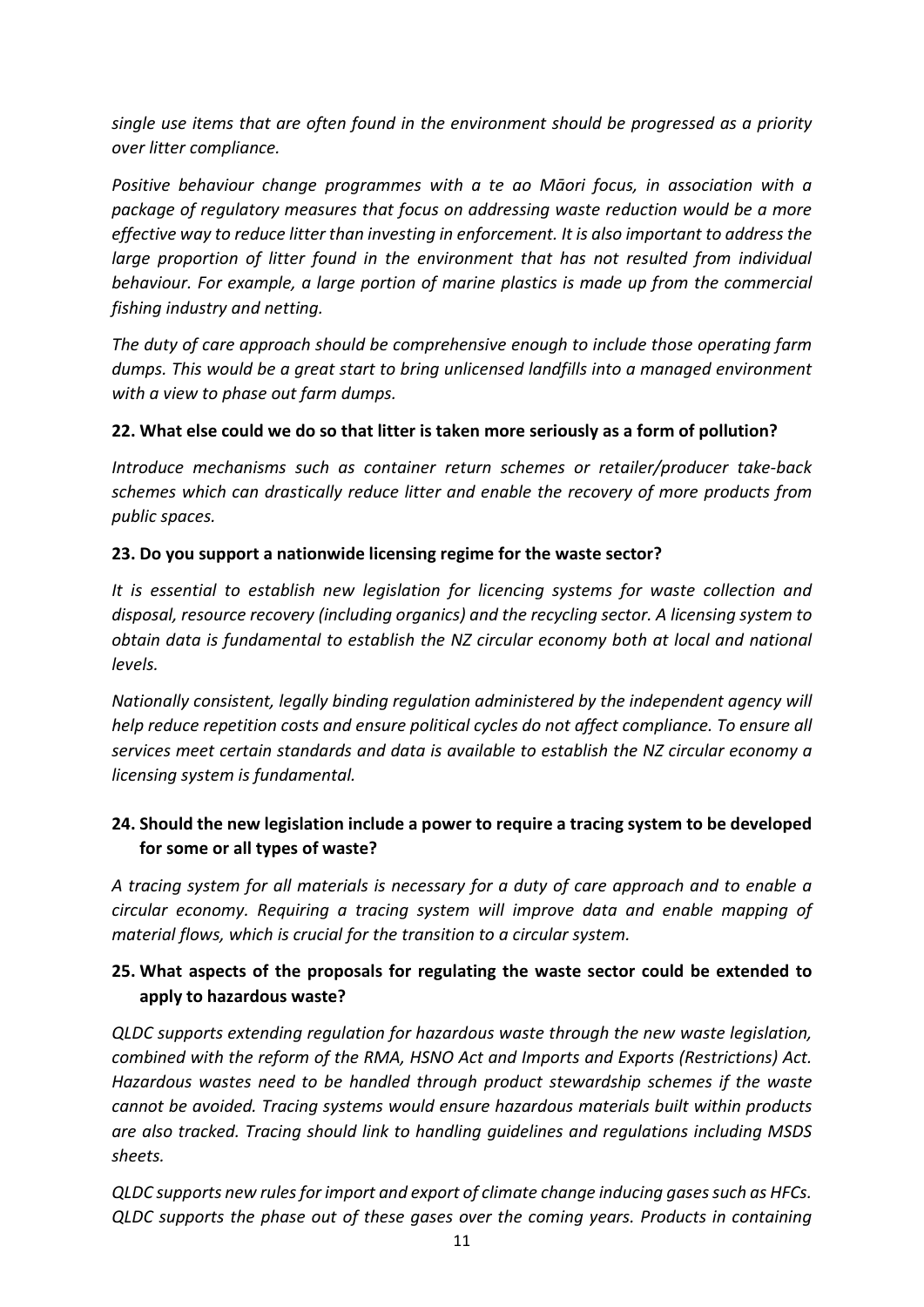*HFCs such as cooling units and refrigerators are still subject to inadequate end of life recovery to ensure safe disposal of HFCs. A product stewardship scheme approach should be adopted to establish suitable infrastructure, recycling systems and training so that HFCs are collected and responsibly destroyed.* 

## **26. Should the new legislation keep an option for accreditation of voluntary product stewardship schemes?**

*An immediate focus should be on the development of mandatory product stewardships schemes that are co-developed and independently monitored. An effective mandatory model could easily be applied to future voluntary schemes. Existing voluntary schemes have resulted in conveying a false impression or providing misleading information about how a company's products are more environmentally sound.*

## **27. How could the accreditation process for new product stewardship schemes be strengthened?**

*Mandatory product stewardship schemes should be managed by a new independent agency and be supported by a portion of levy funds during the co-design phase. A clear schedule of the timing for each of the nominated products is necessary to signal stakeholder engagement and action.* 

*The Strategy needs to focus more attention on establishing product stewardship schemes that bring about re-design, repairability and reuse.*

*A framework aligned with the strategy needs to be developed to determine which products are chosen for schemes, the targets and outcomes of the schemes and the various responsibilities across the whole of the products life cycle.*

## **28. How else could we improve the regulatory framework for product stewardship?**

*Provide seed funding for the design process and ensure a wider stakeholder group including TA representatives participate in the development.* 

*Establish independent monitoring and enforcement of product stewardship schemes.*

## **29. What improvements could be made to the existing regulatory powers under section 23 of the Waste Management Act 2008?**

*Existing regulatory tools in the Act should remain and be used. New powers and binding targets should also be established to improve the repairability and durability and increase recycled content of products. Regulatory powers should include requirements to better inform purchasing decisions by consumers.* 

# **30. What new regulatory powers for products and materials would be useful to help Aotearoa move towards a circular economy?**

*QLDC strongly support the inclusion more powers that encourage circular economy behaviours towards the top of the waste hierarchy, such as redesign and rethinking of systems of production and use. QLDC would like to see more of their communities' waste costs and responsibilities to the environment being pushed back to the producers of goods and consumer*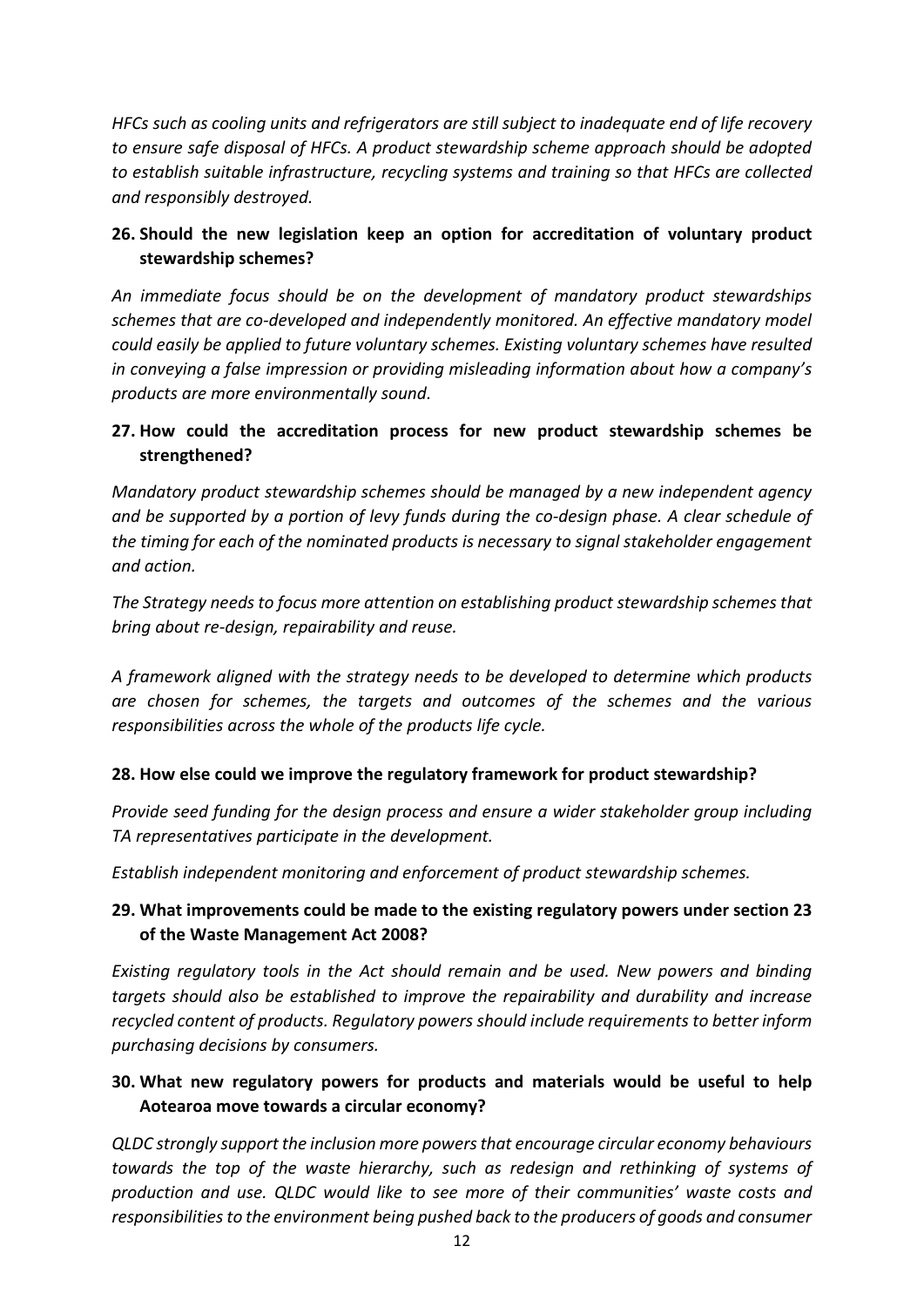*products. Paying for the end of life of consumer products and their associated environmental harm should not be left to council rates.* 

*QLDC fully supports the establishment of the container return scheme to demonstrate leadership and action to towards a circular economy in a way that New Zealanders and visitors are already familiar. Extended producer responsibility and return schemes will help ensure that products are designed for a circular economy and will establish a better understanding for purchasers of their impact on the environment.*

#### **31. Would you like to see a right to return packaging to the relevant business?**

*QLDC supports a 'right to return' approach to packaging which needs to be implemented alongside the appropriate supporting mechanisms including deposits to incentivise return.* 

#### **32. Would you like to see more legal requirements to support products lasting longer and being able to be repaired?**

*Legal requirements for more durable and repairable products are key to addressing the problem from the top of the hierarchy and should be a top priority within the Strategy. Policies and tools should be applied as a matter of priority to a broad selection of products. Product stewardship schemes should include interventions to promote and enable repairability and durability over recycling. Access and equity to repair need to be considered in the development of any right to repair provisions.* 

**33.** *Community-based repair hubs are becoming increasingly popular in the Queenstown Lakes district but are reliant on volunteers. Funding to establish and foster repair initiatives should be made available and provide training for future employment opportunities in this sector.* **Is there a need to strengthen and make better use of import and export controls to support waste minimisation and circular economy goals? For example, should we look at ways to prohibit exports of materials like low-value plastics?**

*QLDC supports strengthening import and export controls to comply with relevant mandatory product stewardship schemes. Controls should also be put in place to prohibit both import and export of low value plastics.* 

## **34. What types of activities should potentially be subject to a levy? Should the levy be able to be imposed on final disposal activities other than landfills (such as waste to energy)?**

*All disposal activities including waste to energy should be levied to ensure investment is available for and directed to activities towards the top of the hierarchy. Variable levy rates should be adopted based on the type of material and the potential harm it can cause. QLDC supports variable levies to provide funding for services and infrastructure and drive behaviour change.*

#### **35. What factors should be considered when setting levy rates?**

*A significant and progressive increase and expansion of the landfill levy should be set so that the services, systems, and infrastructure can be established to achieve the Waste Strategy's goals. Increase the waste levy much higher by 2030 to match international best practice and to signal change to industry so that re-design can begin now.*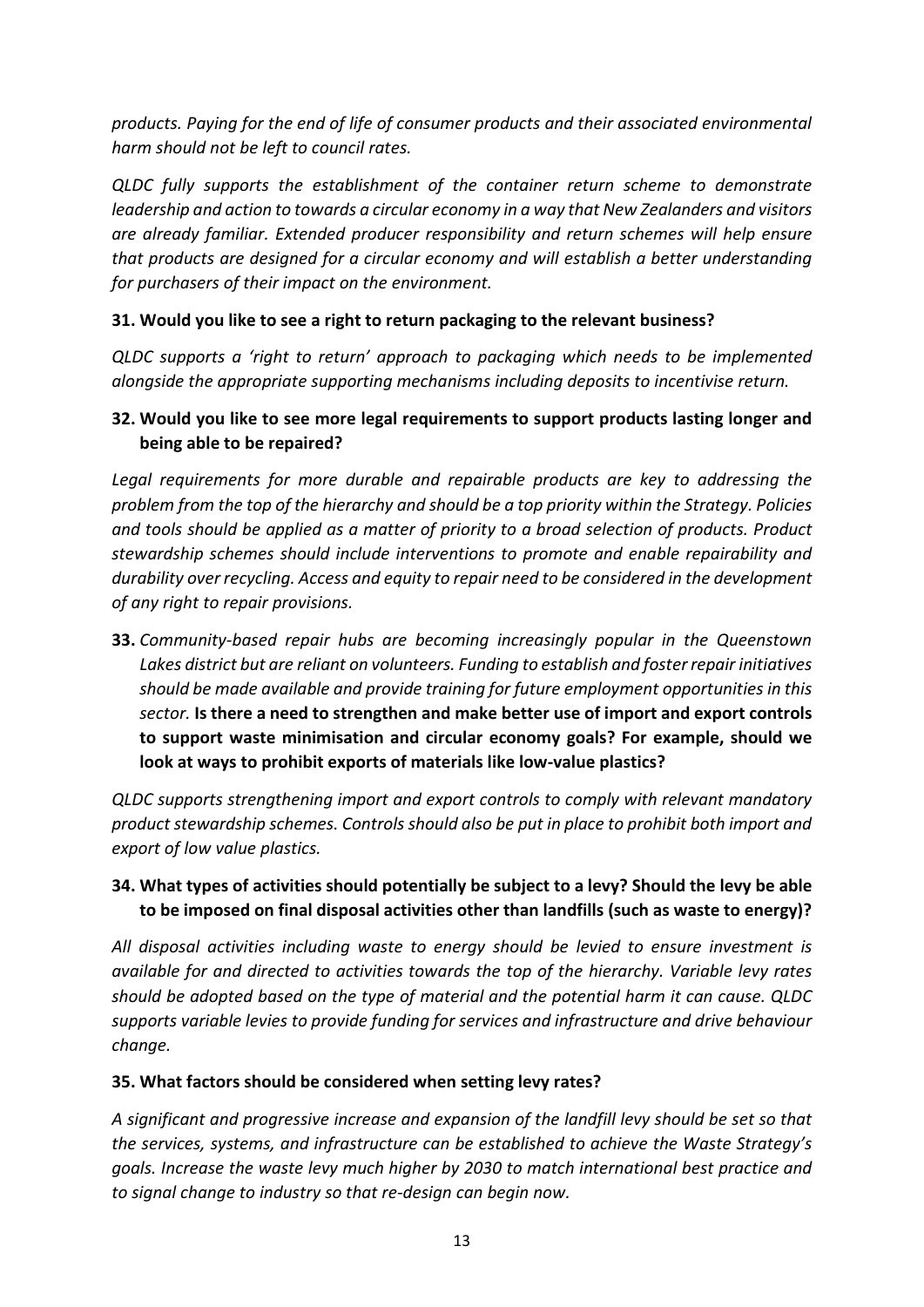#### **36. How could the rules on collection and payment of the waste levy be improved?**

*Standard methods for measuring, recording, and reporting on waste quantities and types would improve the collection and payments associated with the waste levy*

#### **37. What should waste levy revenue be able to be spent on?**

*The levy should be allocated according to the waste hierarchy with more focus at the top of the hierarchy. The levy should fund the independent agency driving NZ towards a circular economy and zero waste.* 

*Waste levy funds need to be available across a wide range of disciplines not limited to Councils however 50% of the levy revenue should continue to be available to Councils to support the implementation of their WMMPs.* 

*Funds should be made available to rapidly support infrastructure that not only reduces waste but significantly reduces emissions. Many Councils are at a point of considering services to collect organic waste material but are constrained by funding in their next Ten Year Plans due to Covid. Accessing levy funds to support organic waste processing would see progress to divert organic waste from landfill in the early stages of phase 1.*

*The funds should be available for new community led learning opportunities and existing national programmes that support behaviour change such as Love Food Hate Waste, Repair Cafes, Plastic Free July, and Recycle Week. The system for allocating levy funds must be more easily accessible for community led projects.* 

*The levy should also support the co-design of mandatory product stewardship schemes for priority products. The Action and Investment Planning process should prioritise and direct the remaining investment to meet the Strategy's goals.* 

*The levy should also support training in trade skills and academic environments needsto adopt circular economy, zero waste thinking into their curriculum. This will help integrate the thinking into the system.*

**38. How should revenue from the waste levy be allocated to best reflect the roles and responsibilities of the different layers of government in relation to waste, and to maximise effectiveness?** 

*Fund the independent agency driving NZ towards a circular economy and zero waste to maximise effectiveness of the remainder of the funds against the objectives of low waste and low carbon circular economy.*

#### **39. How should waste levy revenue be allocated between territorial authorities?**

*The levy amounts should not be based on a Council population basis alone but reflect areas of significant under-investment and areas with higher-than-average demand on services for example due to high visitor numbers. A focus on initiatives which help reach NZ's emissions reduction goals should be prioritised.* 

**40. Which elements of compliance, monitoring and enforcement should be the responsibility of which parts of government (central government, regional councils, territorial authorities) under new waste legislation?**